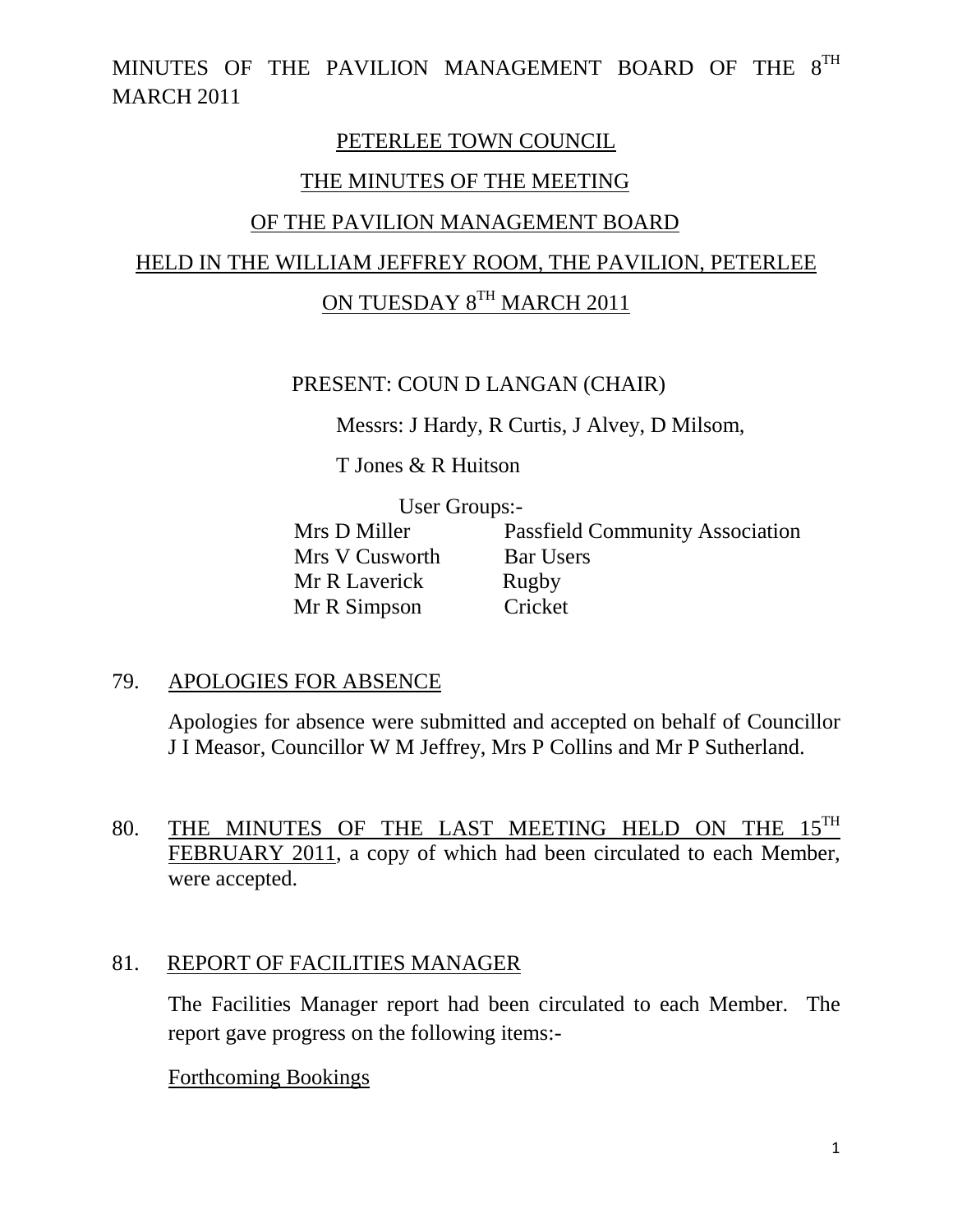# MUGA

Bookings for the MUGA had increased during the day on a Saturday and Sunday. The issues of an outstanding payment relating to usage of the MUGA had been raised at the Finance & General Purposes Meeting the night before. The Facilities Manager reported that most users paid up front with only a few Teams paying by invoice.

**RECOMMENDED that the Sports Development Officer & Facilities Manager consider and agree systems that could be put in place to ensure that payments for the MUGA were received prior to use wherever possible.** 

## Concessionary Use Granted (By Pavilion) Update

Roy Simpson – Cricket Meeting 1 hour HB Room 06/03/2011

## Public Bar

The Karaoke nights on a Saturday were attracting new custom into the Public Bar. Thanks were recorded for the members of staff and his wife who were hosting and promoting the karaoke.

## St Georges Day

The suggestions received so far for the St Georges Day celebrations was for a band in the Main Hall on the evening. The Deputy Town Clerk had spoken to the Information Centre Manager who had been tasked to contact the local schools which she had done and received interest from one school, but the event falling in the middle of the school holidays and on a Saturday caused difficulties. Following discussion it was **RECOMMENDED that a band be booked for Saturday 23rd April 2011, St George's Day and a karaoke also be held, and tickets be sold if necessary, depending on the cost of the entertainment.** 

## Easter Sunday

Dave Cusworth had asked if he could organise an Easter Egg Hunt on Easter Sunday for children, and also if the Town Council would donate the Easter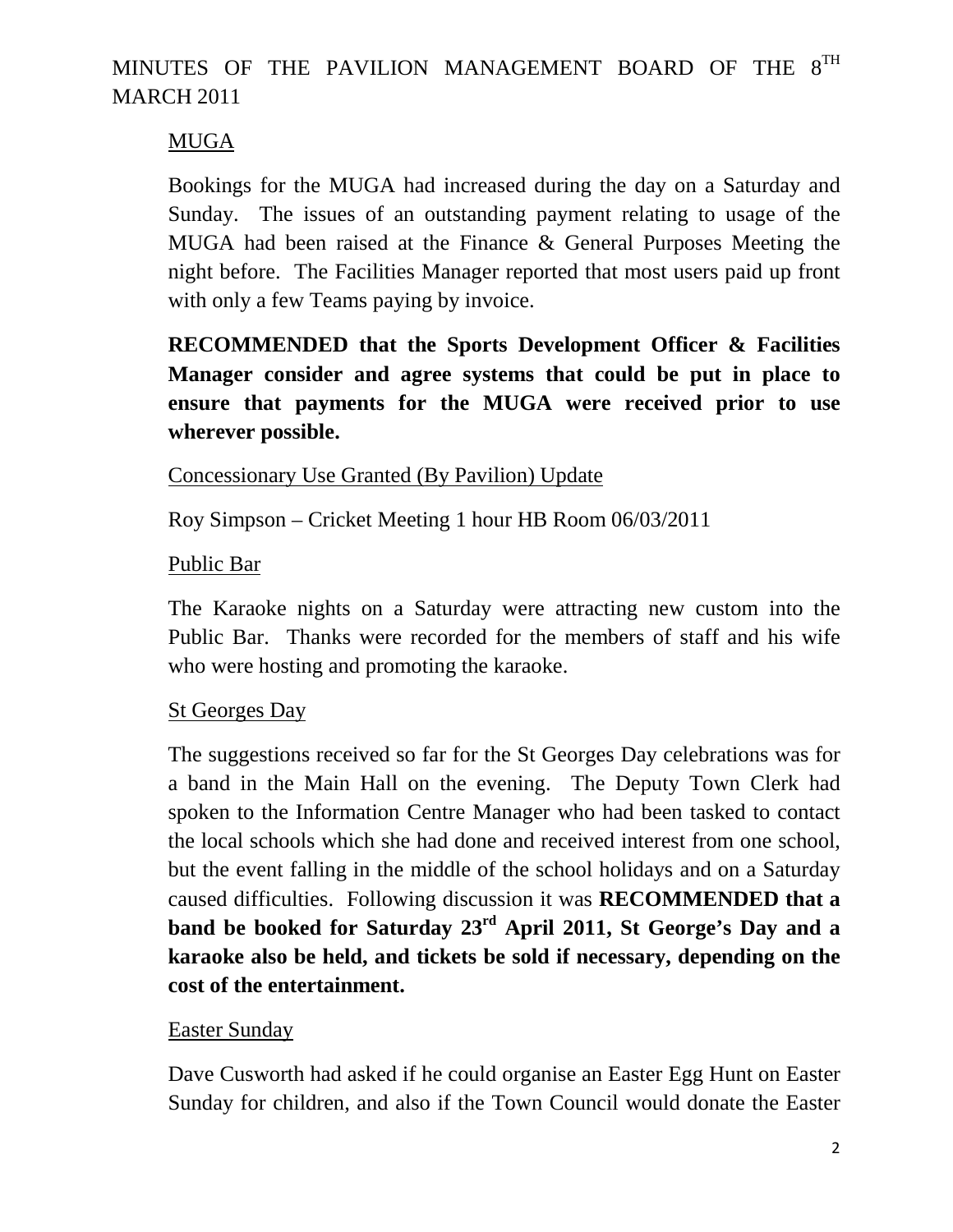eggs, as they did last year. **RECOMMENDED that the Town Council agree to this event being held and to donating the price of easter eggs, (approximately £30.00), towards the event.** 

#### Security Incidents

 The Facilities Manager gave a verbal report on the incidents recorded by the Security Guard since the last meeting.

#### Grass Crete Road

The Facilities Manager reported that the Horticultural Supervisor had a problem with the constant damage being made by HGV vehicles to the rugby sidelines which were having to be repaired up to twice a week. He asked for the Manager's support in contacting the breweries and DCC to ask for their assistance in preventing constant damage to the areas to the side of the road. The Manager felt that the width of the road and the need to reverse out of the site caused difficulties and also that the area was very wet which exacerbated the damage being caused.

**RECOMMENDED that this matter be investigated further by Officers and a report be made with suggestions on how best to tackle this problem, in due course.** 

### 82. REPORT OF THE SPORTS DEVELOPMENT OFFICER

The report of the Sports Development Officer had been circulated to each Member. The report gave progress on the following items:-

#### Future Jobs Fund

It was reported that it had been agreed that representations should be made to the Local MP on the withdrawal of this funding.

### Activities

Following a recent incident at a youth Project session the Board were asked to consider if a young person was excluded in any way from any of the sessions run on Town Council premises, should they be excluded from the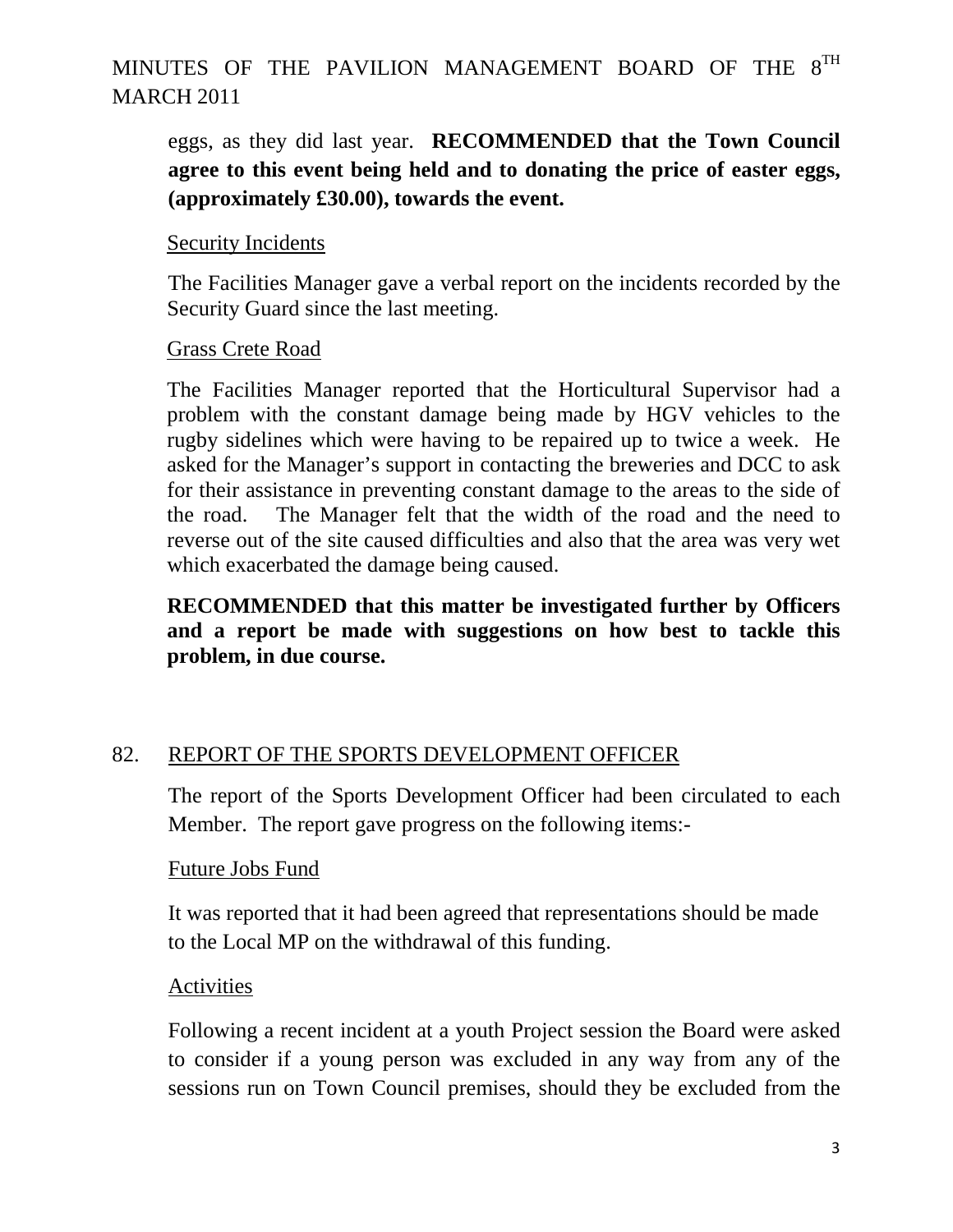facilities altogether? The Board agreed to this course of action and suggested that the Sports Development Officer develop a policy to implement for this area of operation.

## **RECOMMENDED that this course of action be agreed.**

### PACES

## Marketing

It was suggested that the Town Centre Manager be contacted to see if there were any opportunities for the Town Council to advertise activities taking place.

## **Meetings**

## Events

A charity Walk event is scheduled for Sunday May  $29<sup>th</sup>$  subject to permission from Durham County Council's Health and Safety Advisory Group. This event will be open to members of the community to take part in to raise money for the Great North Air Ambulance.

## **Sports Development Issues**

Details were given and a request for the Town Council's support with concessionary use of the Facilities at The Pavilion for activities to develop sport, exercise and community activities. The Sports Development Officer asked if an element of flexibility with offering a discount or some sort of 'inkind' support when working with partners to deliver new/existing sport/exercise/community activities, especially during the early development stages of setting up/delivery could be granted to her, (not including established sport and community groups already using Town Council facilities).

The Board fully supported this and the excellent work of the Sports Development Officer and it was agreed that this be considered further by the Clerk's Advisory Committee.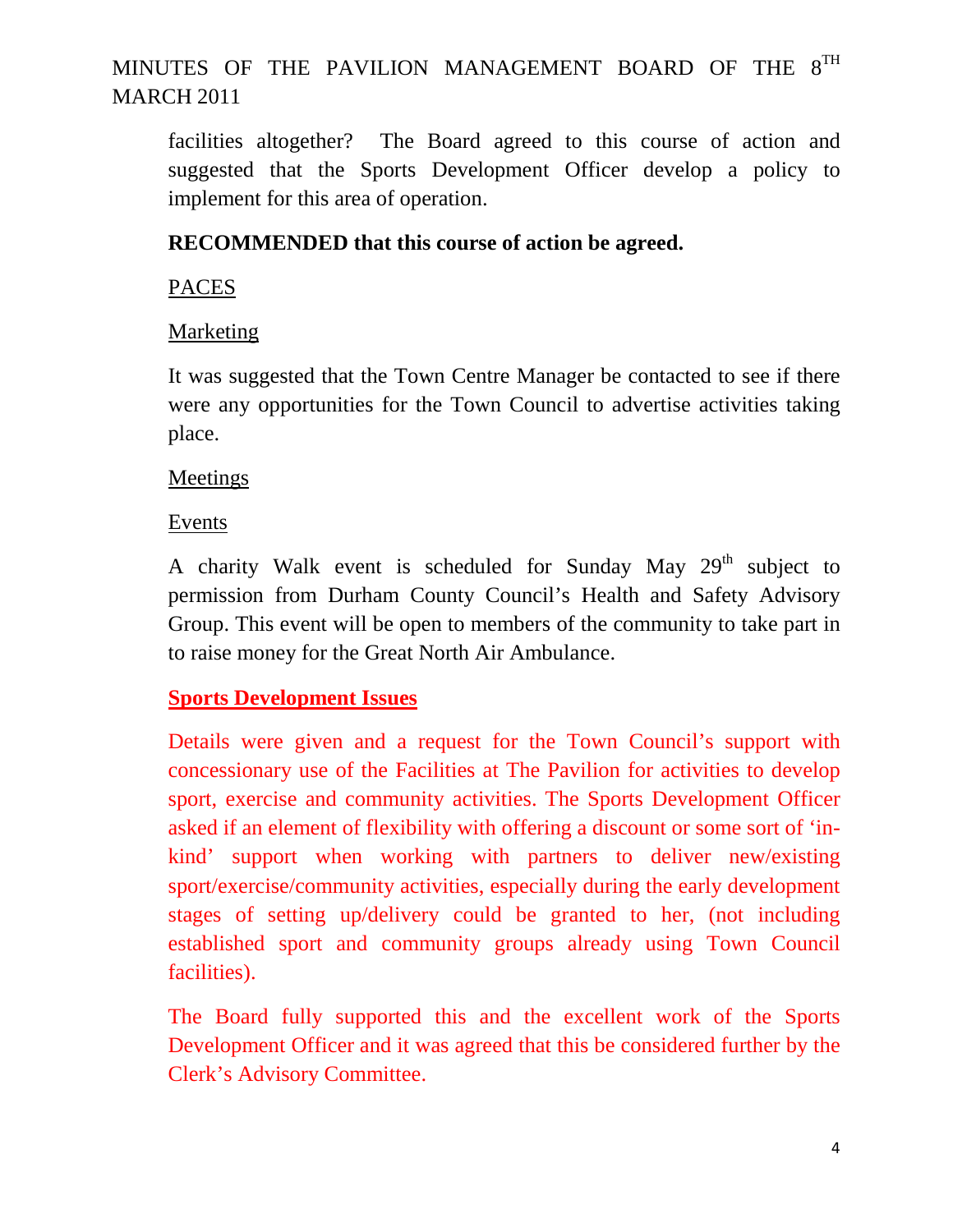# **RECOMMENDED that this be considered further at the Clerk's Advisory Meeting to be held on 14th March 2011.**

### 83. REPORTS FROM THE USER GROUPS

(a) Rugby

It was reported that the Teams were getting ready for the start of the season and potentially there was a really good summer of fixtures ahead.

## **RECOMMENDED that the information given, be noted.**

(b) Bar Users

No problems were reported and it was reported the weekend that had just passed had been a very busy one with many different users using the bars with a lively atmosphere and everyone getting on well.

The Luncheon Club was also reported to be going well.

## **RECOMMENDED that the information given, be noted.**

## (b) Passfield Community Association/Dancers

It was reported that at a recent meeting of the Group all users were happy with the facilities being provided. Exams had been held the previous weekend with a 100% pass rate, 80 honors and 12 distinctions and the arrangements at the Pavilion had worked very well. Seats were still available for the Middlesborough football match where the cheerleader group from the Pavilion were to perform.

## **RECOMMENDED that the information given be noted**.

(c) Cricket Club

Arrangements were in hand for the forthcoming season although it was reported that as part of the Charter Mark requirements a dedicated noticeboard was required.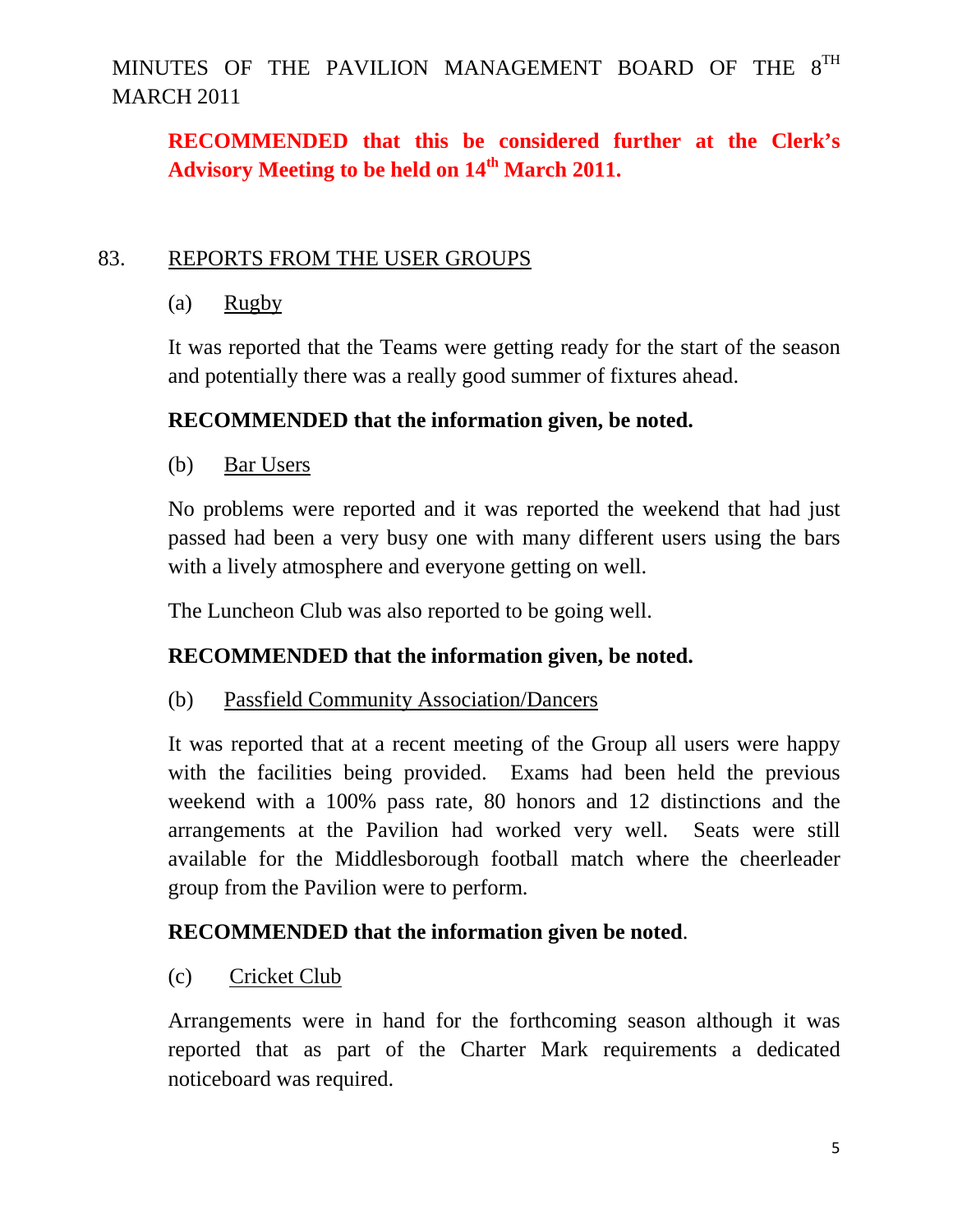Noticeboards had been previously assessed and priced but had been put on hold due to the embargo on spending. One of the Board said there was a possible opportunity to acquire office furniture and he would investigate this further and advise the Sports Development Officer in due course.

In considering this item the Chairman suggested that a scrap book/photo album should be developed for the building. The Sports Co-ordinator suggested that this could perhaps be taken up as a project by the Youth Group and she would investigate this further. It was noted that the various groups did operate their own web sites where news and a gallery were available.

**RECOMMENDED that the issue of noticeboards be progressed asap and the suggestion of a folder for the Pavilion, be agreed in principle.** 

- 84. THE MINUTES OF THE SPORTS USER MEETING OF THE 4TH MARCH 2011, a copy of which had been circulated to each Member, were approved, subject to Roy Simpson being shown as in attendance at the meeting. It was asked if, where appropriate, reserves be appointed to attend these meetings to allow business to be progressed.
- 85. RESOLUTION TO EXCLUDE THE PRESS AND PUBLIC IN VIEW OF THE CONFIDENTIAL NATURE OF THE FOLLOWING ITEMS TO BE DISCUSSED, THE COMMITTEE PASSED THE FORMAL RESOLUTION TO EXCLUDE THE PRESS AND PUBLIC FROM THE MEETING, PURSUANT TO THE PUBLIC BODIES (ADMISSIONS TO MEETINGS) ACT 1961 AND THE LOCAL GOVERNMENT (ACCESS TO INFORMATION) ACT 1985.

## 86. INCIDENT –  $22^{ND}$  FEBRUARY 2011